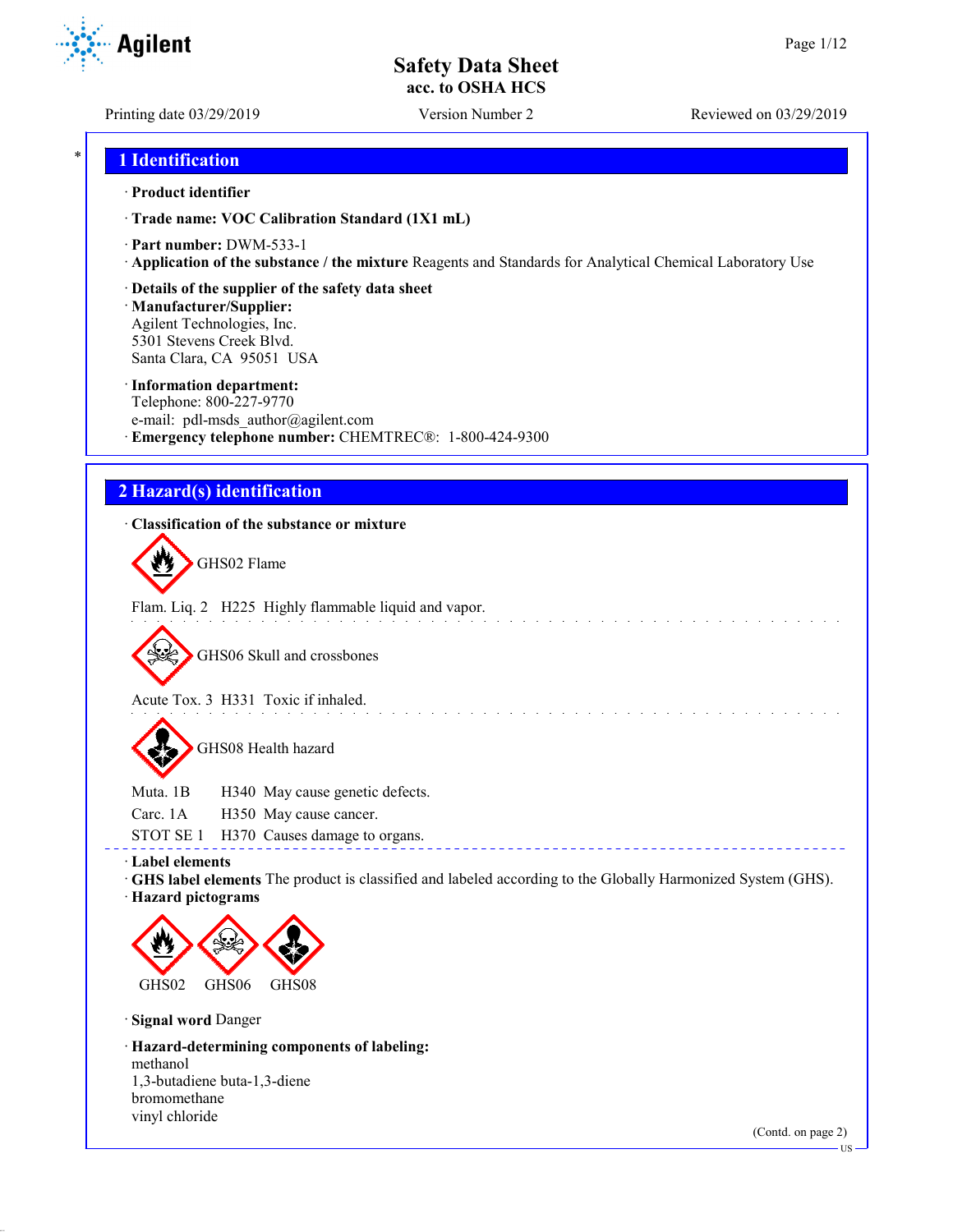Printing date 03/29/2019 Version Number 2 Reviewed on 03/29/2019

#### **Trade name: VOC Calibration Standard (1X1 mL)**

(Contd. of page 1) · **Hazard statements** Highly flammable liquid and vapor. Toxic if inhaled. May cause genetic defects. May cause cancer. Causes damage to organs. · **Precautionary statements** Obtain special instructions before use. Do not handle until all safety precautions have been read and understood. Keep away from heat/sparks/open flames/hot surfaces. - No smoking. Ground/bond container and receiving equipment. Use explosion-proof electrical/ventilating/lighting/equipment. Use only non-sparking tools. Take precautionary measures against static discharge. Do not breathe dust/fume/gas/mist/vapors/spray. Wash thoroughly after handling. Do not eat, drink or smoke when using this product. Use only outdoors or in a well-ventilated area. Wear protective gloves/protective clothing/eye protection/face protection. If on skin (or hair): Take off immediately all contaminated clothing. Rinse skin with water/shower. IF INHALED: Remove person to fresh air and keep comfortable for breathing. IF exposed or concerned: Get medical advice/attention. Specific treatment (see on this label). In case of fire: Use for extinction: CO2, powder or water spray. Store in a well-ventilated place. Keep container tightly closed. Store in a well-ventilated place. Keep cool. Store locked up. Dispose of contents/container in accordance with local/regional/national/international regulations. · **Classification system:** · **NFPA ratings (scale 0 - 4)** 1 3  $\overline{0}$  $Health = 1$ Fire  $= 3$ Reactivity  $= 0$ · **HMIS-ratings (scale 0 - 4) HEALTH**  FIRE REACTIVITY  $\boxed{0}$  Reactivity = 0  $\overline{1}$  Health = \*1 3 Fire  $= 3$ · **Other hazards** · **Results of PBT and vPvB assessment** · **PBT:** Not applicable. · **vPvB:** Not applicable.

## **3 Composition/information on ingredients**

· **Chemical characterization: Mixtures**

· **Description:** Mixture of the substances listed below with nonhazardous additions.

(Contd. on page 3)

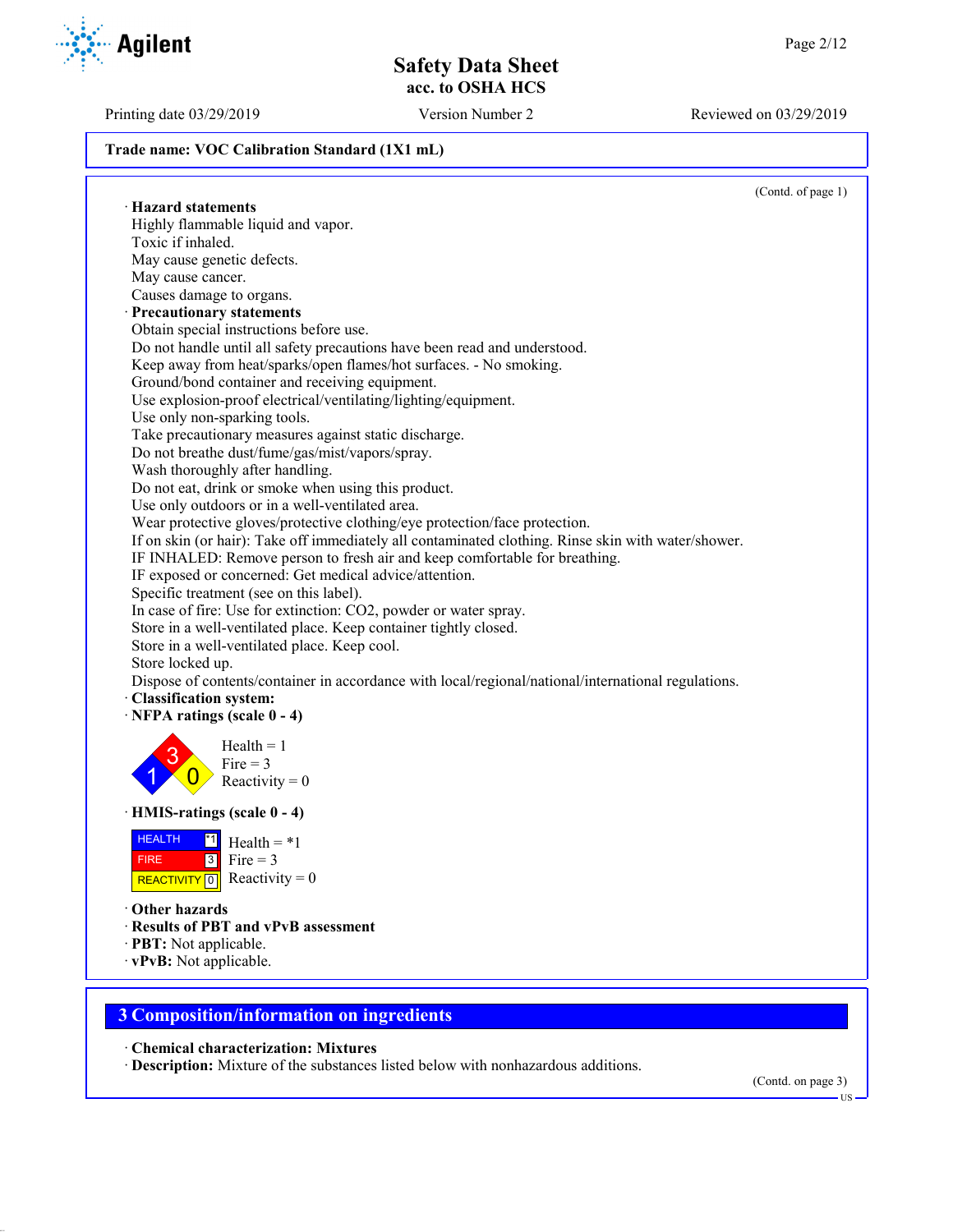Printing date 03/29/2019 Version Number 2 Reviewed on 03/29/2019

#### **Trade name: VOC Calibration Standard (1X1 mL)**

|                                       | (Contd. of page 2) |
|---------------------------------------|--------------------|
| · Dangerous components:               |                    |
| $67-56-1$ methanol                    | 98.23%             |
| 106-99-0 1,3-butadiene buta-1,3-diene | 0.253%             |
| 74-87-3 chloromethane                 | 0.253%             |
| $75-01-4$ vinyl chloride              | 0.253%             |

## **4 First-aid measures**

#### · **Description of first aid measures**

#### · **General information:**

Immediately remove any clothing soiled by the product.

Remove breathing apparatus only after contaminated clothing have been completely removed.

In case of irregular breathing or respiratory arrest provide artificial respiration.

· **After inhalation:**

Supply fresh air or oxygen; call for doctor.

- In case of unconsciousness place patient stably in side position for transportation.
- · **After skin contact:** Immediately wash with water and soap and rinse thoroughly.
- · **After eye contact:** Rinse opened eye for several minutes under running water. Then consult a doctor.
- · **After swallowing:** If symptoms persist consult doctor.
- · **Information for doctor:**

· **Most important symptoms and effects, both acute and delayed** No further relevant information available.

· **Indication of any immediate medical attention and special treatment needed**

No further relevant information available.

## **5 Fire-fighting measures**

- · **Extinguishing media**
- · **Suitable extinguishing agents:**

CO2, extinguishing powder or water spray. Fight larger fires with water spray or alcohol resistant foam.

- · **For safety reasons unsuitable extinguishing agents:** Water with full jet
- · **Special hazards arising from the substance or mixture**

During heating or in case of fire poisonous gases are produced.

- · **Advice for firefighters**
- · **Protective equipment:** Mouth respiratory protective device.

## **6 Accidental release measures**

· **Personal precautions, protective equipment and emergency procedures**

Mount respiratory protective device.

- Wear protective equipment. Keep unprotected persons away.
- · **Environmental precautions:** Do not allow to enter sewers/ surface or ground water.
- · **Methods and material for containment and cleaning up:**

Absorb with liquid-binding material (sand, diatomite, acid binders, universal binders, sawdust).

Dispose contaminated material as waste according to item 13.

- Ensure adequate ventilation.
- · **Reference to other sections**

See Section 7 for information on safe handling. See Section 8 for information on personal protection equipment.

(Contd. on page 4)

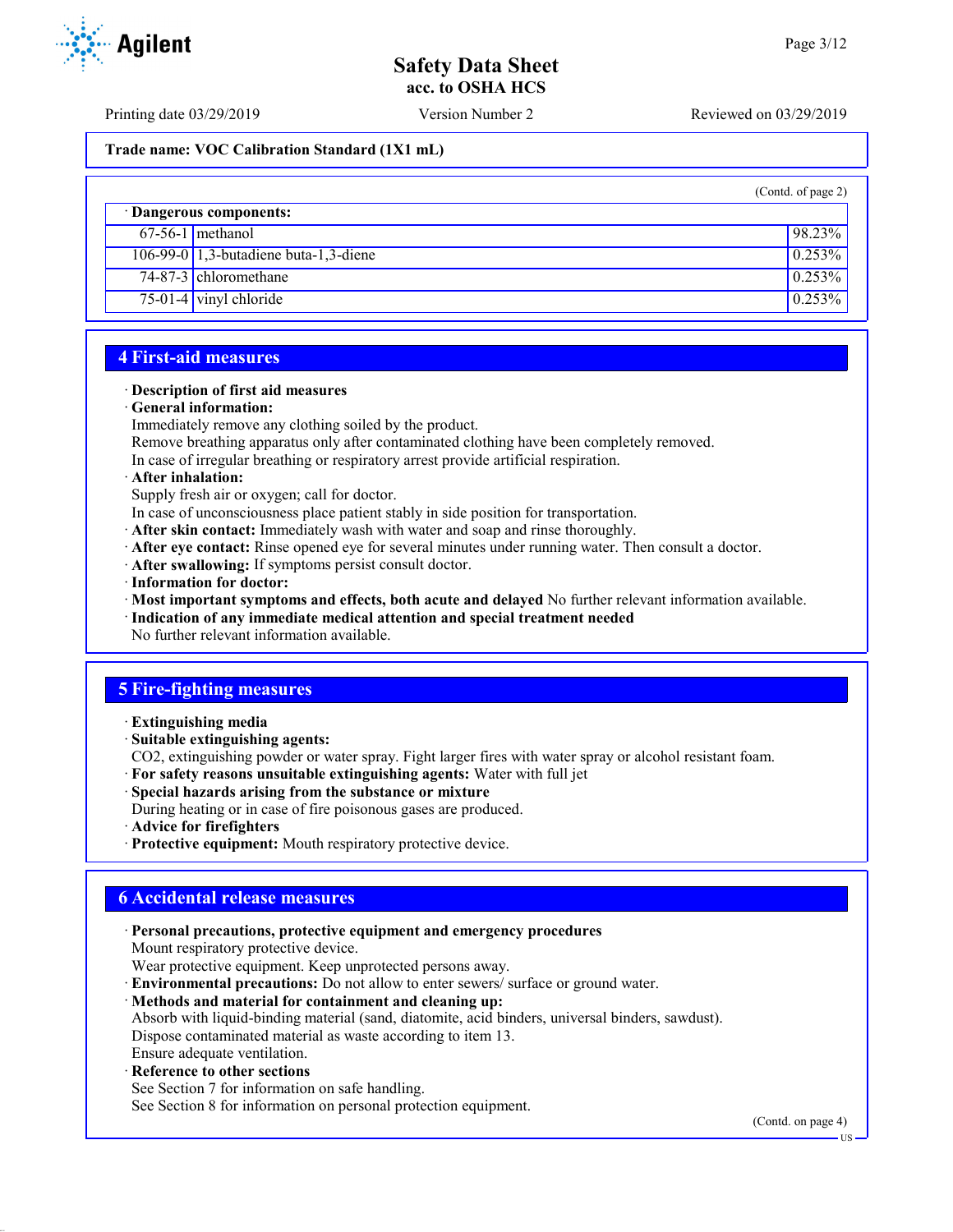Printing date 03/29/2019 Version Number 2 Reviewed on 03/29/2019

#### **Trade name: VOC Calibration Standard (1X1 mL)**

|  | (Contd. of page 3) |  |
|--|--------------------|--|
|--|--------------------|--|

| See Section 13 for disposal information.<br><b>Protective Action Criteria for Chemicals</b> |                                       |                              |  |
|---------------------------------------------------------------------------------------------|---------------------------------------|------------------------------|--|
| $\cdot$ PAC-1:                                                                              |                                       |                              |  |
|                                                                                             | $67-56-1$ methanol                    | $530$ ppm                    |  |
|                                                                                             | 74-83-9 bromomethane                  | 19 ppm                       |  |
|                                                                                             | 106-99-0 1,3-butadiene buta-1,3-diene | 670 ppm                      |  |
|                                                                                             | 75-45-6 chlorodifluoromethane         | 1,250 ppm                    |  |
|                                                                                             | 74-87-3 chloromethane                 | $150$ ppm                    |  |
|                                                                                             | 75-71-8 dichlorodifluoromethane       | 3,000 ppm                    |  |
|                                                                                             | 75-69-4 trichlorofluoromethane        | 91 ppm                       |  |
|                                                                                             | $75-01-4$ vinyl chloride              | $250$ ppm                    |  |
| $\overline{PAC-2}$ :                                                                        |                                       |                              |  |
|                                                                                             | $67-56-1$ methanol                    | $2,100$ ppm                  |  |
|                                                                                             | 74-83-9 bromomethane                  | $\overline{210 \text{ ppm}}$ |  |
|                                                                                             | 106-99-0 1,3-butadiene buta-1,3-diene | 5300* ppm                    |  |
|                                                                                             | 75-45-6 chlorodifluoromethane         | $2,400$ ppm                  |  |
|                                                                                             | 74-87-3 chloromethane                 | $910$ ppm                    |  |
|                                                                                             | 75-71-8 dichlorodifluoromethane       | $10,000$ ppm                 |  |
|                                                                                             | 75-69-4 trichlorofluoromethane        | $1,000$ ppm                  |  |
|                                                                                             | $75-01-4$ vinyl chloride              | 1,200 ppm                    |  |
| $\overline{PAC-3}$ :                                                                        |                                       |                              |  |
|                                                                                             | $67-56-1$ methanol                    | $7200*$ ppm                  |  |
|                                                                                             | 74-83-9 bromomethane                  | 740 ppm                      |  |
|                                                                                             | 106-99-0 1,3-butadiene buta-1,3-diene | 22000*** ppm                 |  |
|                                                                                             | 75-45-6 chlorodifluoromethane         | 14,000 ppm                   |  |
|                                                                                             | 74-87-3 chloromethane                 | 3,000 ppm                    |  |
|                                                                                             | 75-71-8 dichlorodifluoromethane       | 50,000 ppm                   |  |
|                                                                                             | 75-69-4 trichlorofluoromethane        | 10,000 ppm                   |  |
|                                                                                             | $75-01-4$ vinyl chloride              | 4800* ppm                    |  |

## **7 Handling and storage**

· **Handling:**

· **Precautions for safe handling** Ensure good ventilation/exhaustion at the workplace. Open and handle receptacle with care. Prevent formation of aerosols. · **Information about protection against explosions and fires:**

Keep ignition sources away - Do not smoke. Protect against electrostatic charges.

Keep respiratory protective device available.

· **Conditions for safe storage, including any incompatibilities**

· **Storage:**

· **Requirements to be met by storerooms and receptacles:** Store in a cool location.

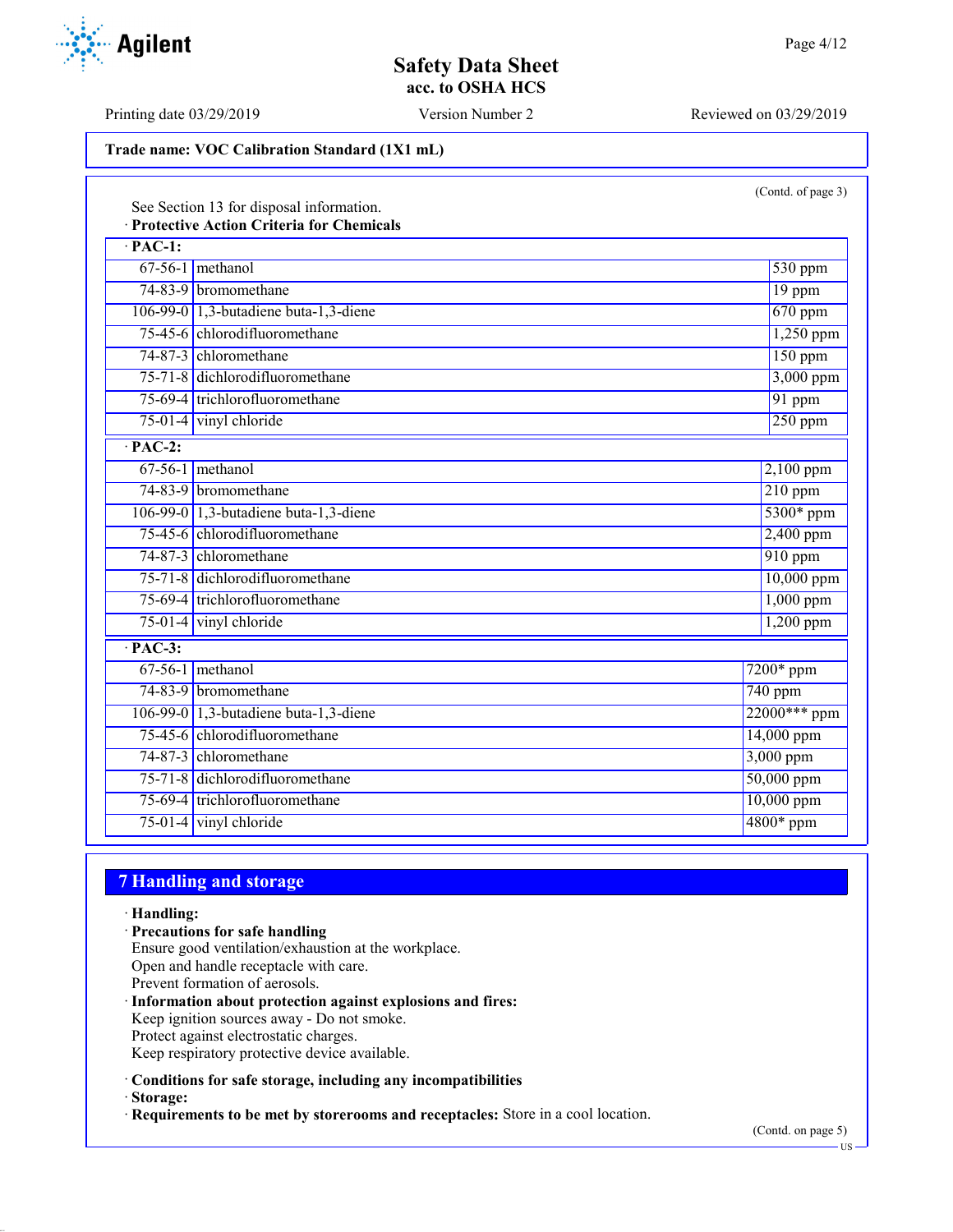Printing date 03/29/2019 Version Number 2 Reviewed on 03/29/2019

**Trade name: VOC Calibration Standard (1X1 mL)**

(Contd. of page 4)

· **Further information about storage conditions:**

Keep receptacle tightly sealed.

Store in cool, dry conditions in well sealed receptacles. · **Specific end use(s)** No further relevant information available.

# \* **8 Exposure controls/personal protection**

- · **Additional information about design of technical systems:** No further data; see item 7.
- · **Control parameters**

|            | Components with limit values that require monitoring at the workplace:                                                                         |
|------------|------------------------------------------------------------------------------------------------------------------------------------------------|
|            | $67-56-1$ methanol                                                                                                                             |
|            | PEL Long-term value: 260 mg/m <sup>3</sup> , 200 ppm                                                                                           |
|            | REL Short-term value: $325 \text{ mg/m}^3$ , $250 \text{ ppm}$<br>Long-term value: $260$ mg/m <sup>3</sup> , $200$ ppm<br>Skin                 |
|            | TLV Short-term value: $328 \text{ mg/m}^3$ , $250 \text{ ppm}$<br>Long-term value: 262 mg/m <sup>3</sup> , 200 ppm<br>Skin; BEI                |
|            | 106-99-0 1,3-butadiene buta-1,3-diene                                                                                                          |
|            | PEL Short-term value: $11 \text{ mg/m}^3$ , 5 ppm<br>Long-term value: $2.21 \text{ mg/m}^3$ , 1 ppm<br>see 29 CFR 1910.1051; 29 CFR 1910.19(1) |
|            | REL See Pocket Guide App. A                                                                                                                    |
|            | TLV Long-term value: $4.4 \text{ mg/m}^3$ , 2 ppm                                                                                              |
|            | 74-87-3 chloromethane                                                                                                                          |
|            | PEL Long-term value: 100 ppm<br>Ceiling limit value: 200; 300* ppm<br>*5-min peak in any 3 hrs                                                 |
|            | REL See Pocket Guide App. A                                                                                                                    |
|            | TLV Short-term value: $207 \text{ mg/m}^3$ , 100 ppm<br>Long-term value: 103 mg/m <sup>3</sup> , 50 ppm<br>Skin                                |
|            | 75-01-4 vinyl chloride                                                                                                                         |
|            | PEL Short-term value: 5* ppm<br>Long-term value: 1 ppm<br>*Avg. not exceeding any 15 min; see 29CFR1910.1017                                   |
|            | REL See Pocket Guide App.A                                                                                                                     |
| <b>TLV</b> | Long-term value: $2.6 \text{ mg/m}^3$ , 1 ppm                                                                                                  |
|            | · Ingredients with biological limit values:                                                                                                    |
|            | $67-56-1$ methanol                                                                                                                             |
|            | BEI $15 \text{ mg/L}$<br>Medium: urine<br>Time: end of shift<br>Parameter: Methanol (background, nonspecific)                                  |
|            | (Contd. on page $6$ )                                                                                                                          |

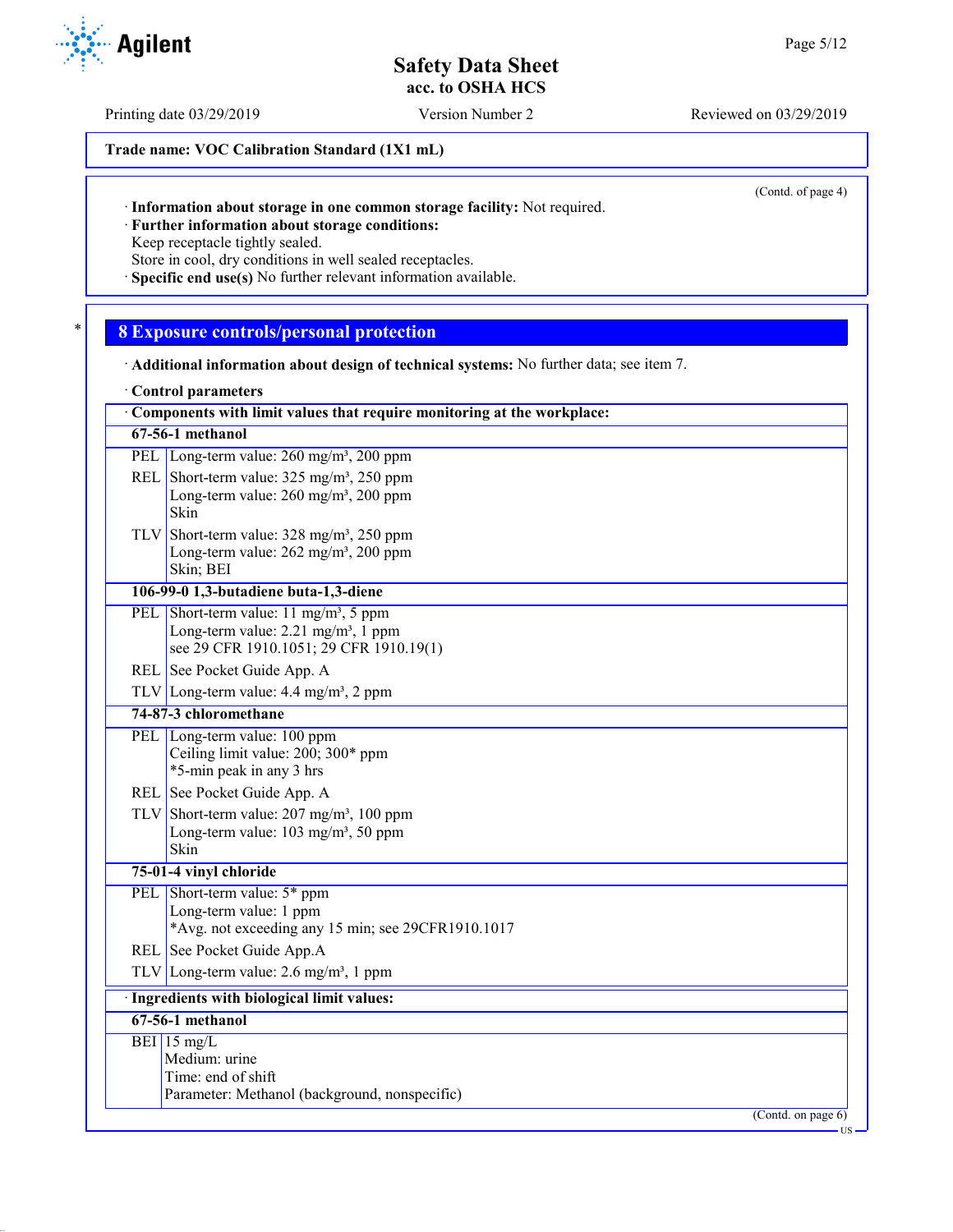Printing date 03/29/2019 Version Number 2 Reviewed on 03/29/2019

#### **Trade name: VOC Calibration Standard (1X1 mL)**

(Contd. of page 5) **106-99-0 1,3-butadiene buta-1,3-diene**  $BEI$  2.5 mg/L Medium: urine Time: end of shift Parameter: 1.2-Dihydroxy-4-(N-acetylcysteinyl)-butane (background, semi-quantitative) 2.5 pmol/g hemoglobin Medium: blood Time: not critical Parameter: Mixture of N-1 and N-2-(hydroxybutenyl)valine hemoglobin adducts (semi-quantitative) · **Additional information:** The lists that were valid during the creation were used as basis. · **Exposure controls** · **Personal protective equipment:** · **General protective and hygienic measures:** Keep away from foodstuffs, beverages and feed. Immediately remove all soiled and contaminated clothing. Wash hands before breaks and at the end of work. Store protective clothing separately. · **Breathing equipment:** When used as intended with Agilent instruments, the use of the product under normal laboratory conditions and with standard practices does not result in significant airborne exposures and therefore respiratory protection is not needed. Under an emergency condition where a respirator is deemed necessary, use a NIOSH or equivalent approved device/equipment with appropriate organic or acid gas cartridge. · **Protection of hands:** Although not recommended for constant contact with the chemicals or for clean-up, nitrile gloves 11-13 mil thickness are recommended for normal use. The breakthrough time is 1 hr. For cleaning a spill where there is direct contact of the chemical, butyl rubber gloves are recommended 12-15 mil thickness with breakthrough times exceeding 4 hrs. Supplier recommendations should be followed. · **Material of gloves** For normal use: nitrile rubber, 11-13 mil thickness For direct contact with the chemical: butyl rubber, 12-15 mil thickness · **Penetration time of glove material** For normal use: nitrile rubber: 1 hour For direct contact with the chemical: butyl rubber: >4 hours · **Eye protection:** Tightly sealed goggles **9 Physical and chemical properties** · **Information on basic physical and chemical properties** · **General Information** · **Appearance:** Form: Fluid





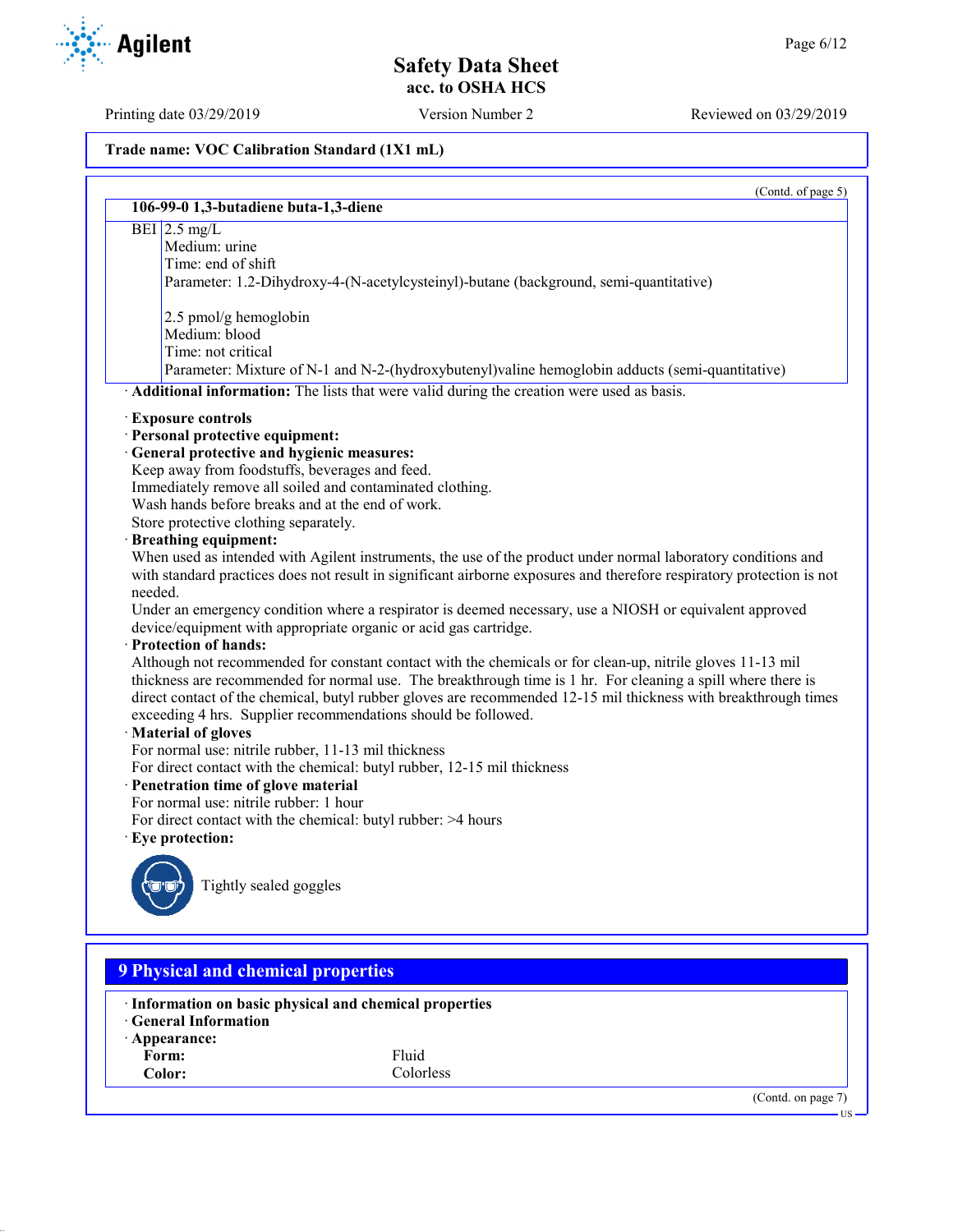Printing date 03/29/2019 Version Number 2 Reviewed on 03/29/2019

# **Trade name: VOC Calibration Standard (1X1 mL)** (Contd. of page 6) · **Odor:** Alcohol-like · Odor threshold: Not determined. · **pH-value:** Not determined. · **Change in condition Melting point/Melting range:**  $-98 \degree C (-144.4 \degree F)$ **Boiling point/Boiling range:** 64.7 °C (148.5 °F)  $\cdot$  **Flash point:** 9 °C (48.2 °F) · **Flammability (solid, gaseous):** Not applicable. · **Ignition temperature:** 455 °C (851 °F) · **Decomposition temperature:** Not determined. · **Auto igniting:** Product is not selfigniting. · **Danger of explosion:** Product is not explosive. However, formation of explosive air/vapor mixtures are possible. · **Explosion limits: Lower:** 5.5 Vol % Upper: 44 Vol %  $\cdot$  **Vapor pressure at 20 °C (68 °F):** 100 hPa (75 mm Hg)  $\cdot$  **Density at 20 °C (68 °F):** 0.80799 g/cm<sup>3</sup> (6.74268 lbs/gal) **Relative density** Not determined. **· Vapor density Not determined.**<br>• **Evaporation rate Not determined.**  $\cdot$  Evaporation rate · **Solubility in / Miscibility with Water:** Not miscible or difficult to mix. · **Partition coefficient (n-octanol/water):** Not determined. · **Viscosity: Dynamic:** Not determined.<br> **Kinematic:** Not determined. Not determined. · **Solvent content: Organic solvents:** 98.5 %<br> **VOC content:** 98.23 % **VOC** content:

793.7 g/l / 6.62 lb/gal **Solids content:** 0.0 % **Other information** No further relevant information available.

# **10 Stability and reactivity**

· **Reactivity** No further relevant information available.

- · **Chemical stability**
- · **Thermal decomposition / conditions to be avoided:** No decomposition if used according to specifications.
- · **Possibility of hazardous reactions** No dangerous reactions known.
- · **Conditions to avoid** No further relevant information available.
- · **Incompatible materials:** No further relevant information available.

(Contd. on page 8)

 $\overline{18}$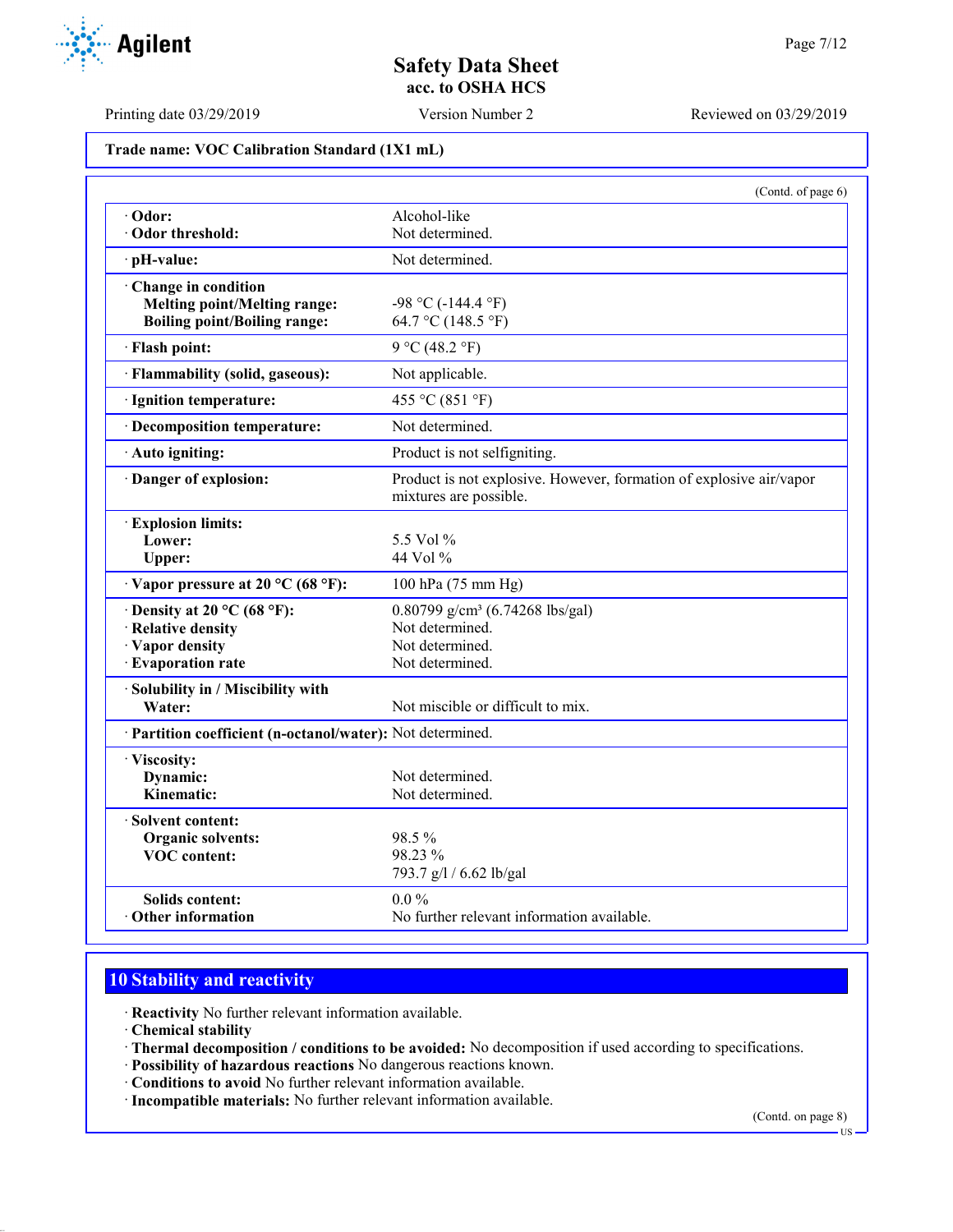Printing date 03/29/2019 Version Number 2 Reviewed on 03/29/2019

**Trade name: VOC Calibration Standard (1X1 mL)**

(Contd. of page 7)

US

· **Hazardous decomposition products:** No dangerous decomposition products known.

## **11 Toxicological information**

· **Information on toxicological effects**

· **Acute toxicity:**

# **ATE (Acute Toxicity Estimate)**

Oral LD50 84,652 mg/kg (rat) Inhalative  $LC50/4$  h 3.05 mg/L

| 67-56-1 methanol |
|------------------|

| Oral   | LD50 | $5,628$ mg/kg (rat)     |
|--------|------|-------------------------|
| Dermal | LD50 | $15,800$ mg/kg (rabbit) |

**74-83-9 bromomethane**

Oral LD50 214 mg/kg (rat) Inhalative  $LC50/4 h$  302 mg/L (rat)

**106-99-0 1,3-butadiene buta-1,3-diene**

Oral LD50 5,480 mg/kg (rat)

Inhalative  $LC50/4$  h  $285$  mg/L (rat)

**74-87-3 chloromethane** Oral LD50 1,800 mg/kg (rat)

Inhalative  $LC50/4 h$  > 21,800 mg/L (rat)

**75-69-4 trichlorofluoromethane**

Oral LD50 >15,000 mg/kg (rat)

### **75-01-4 vinyl chloride**

Oral LD50 500 mg/kg (rat)

· **Primary irritant effect:**

· **on the skin:** No irritant effect.

· **on the eye:** No irritating effect.

· **Sensitization:** No sensitizing effects known.

· **Additional toxicological information:**

The product shows the following dangers according to internally approved calculation methods for preparations: Toxic

The product can cause inheritable damage.

#### · **Carcinogenic categories**

| · IARC (International Agency for Research on Cancer) |                                               |  |
|------------------------------------------------------|-----------------------------------------------|--|
|                                                      | 74-83-9 bromomethane                          |  |
|                                                      | 106-99-0 $\vert$ 1,3-butadiene buta-1,3-diene |  |
|                                                      | 75-45-6 chlorodifluoromethane                 |  |
|                                                      | 74-87-3 chloromethane                         |  |
|                                                      | $75-01-4$ vinyl chloride                      |  |
|                                                      | (Contd. on page 9)                            |  |

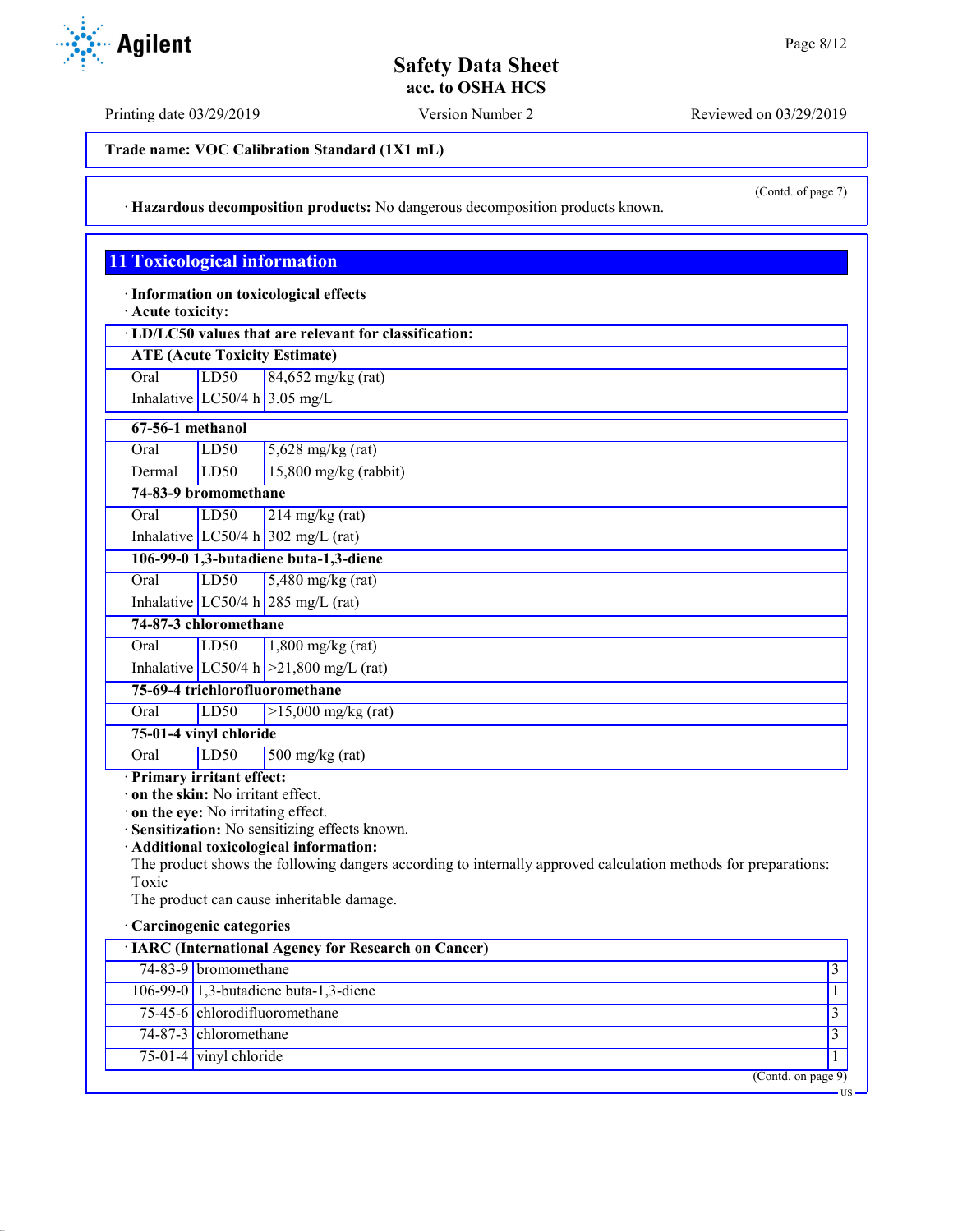Printing date 03/29/2019 Version Number 2 Reviewed on 03/29/2019

**Trade name: VOC Calibration Standard (1X1 mL)**

#### · **NTP (National Toxicology Program)**

106-99-0 1,3-butadiene buta-1,3-diene K

 $75-01-4$  vinyl chloride K

### · **OSHA-Ca (Occupational Safety & Health Administration)**

75-01-4 vinyl chloride

## **12 Ecological information**

#### · **Toxicity**

- · **Aquatic toxicity:** No further relevant information available.
- · **Persistence and degradability** No further relevant information available.
- · **Behavior in environmental systems:**
- · **Bioaccumulative potential** No further relevant information available.
- · **Mobility in soil** No further relevant information available.
- · **Additional ecological information:**

· **General notes:**

Water hazard class 3 (Self-assessment): extremely hazardous for water

Do not allow product to reach ground water, water course or sewage system, even in small quantities.

Danger to drinking water if even extremely small quantities leak into the ground.

- · **Results of PBT and vPvB assessment**
- · **PBT:** Not applicable.
- · **vPvB:** Not applicable.
- · **Other adverse effects** No further relevant information available.

# **13 Disposal considerations**

· **Waste treatment methods**

· **Recommendation:**

Must not be disposed of together with household garbage. Do not allow product to reach sewage system.

- · **Uncleaned packagings:**
- · **Recommendation:** Disposal must be made according to official regulations.

# **14 Transport information**

| · Not Regulated, De minimus Quantities | $\overline{\phantom{0}}$ |                        |
|----------------------------------------|--------------------------|------------------------|
| ⋅ UN-Number<br>· DOT, IMDG, IATA       | UN1230                   |                        |
| $\cdot$ UN proper shipping name        |                          |                        |
| ∙ DOT                                  | Methanol solution        |                        |
| · IMDG, IATA                           | METHANOL solution        |                        |
|                                        |                          | (Contd. on page $10$ ) |



(Contd. of page 8)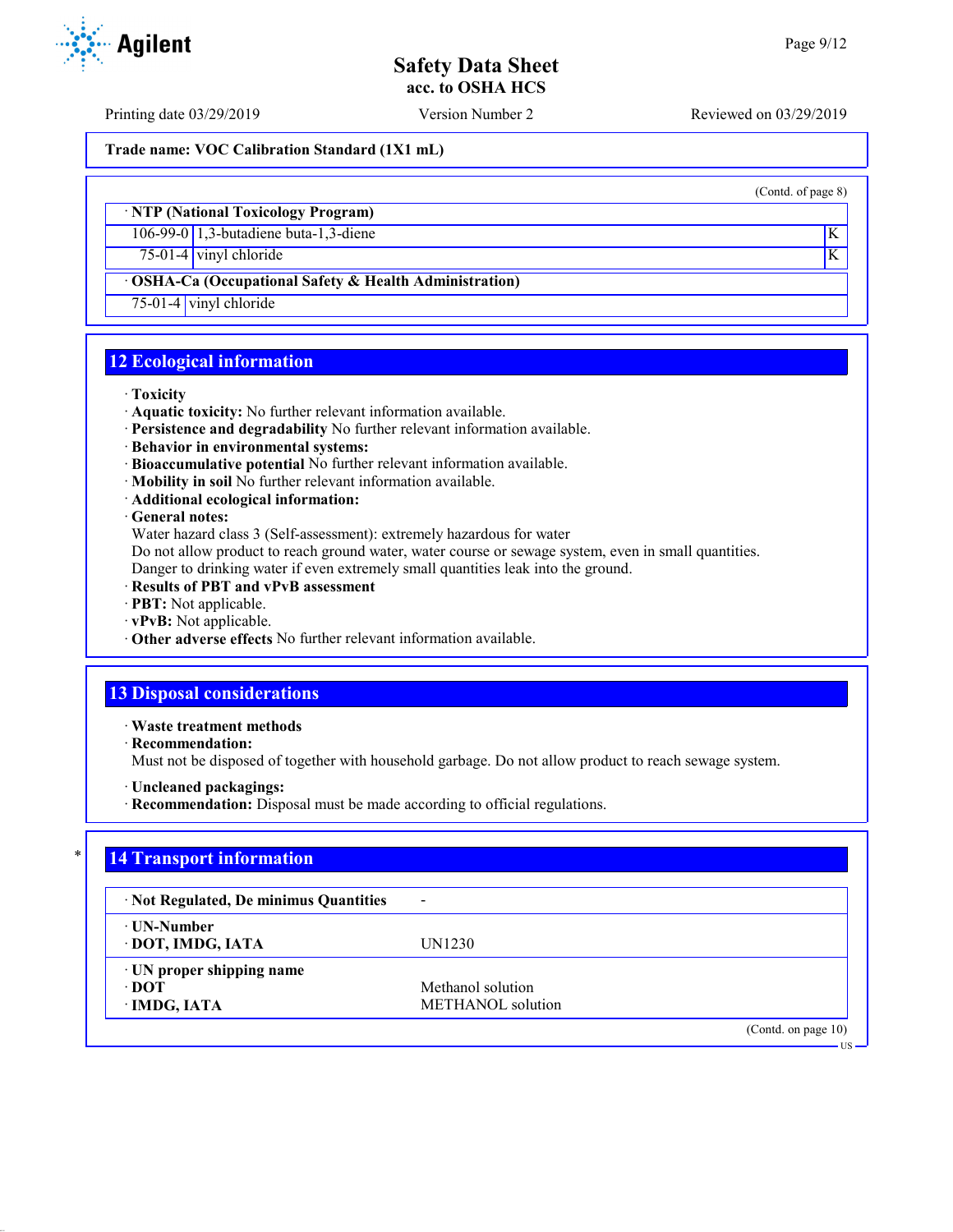Printing date 03/29/2019 Version Number 2 Reviewed on 03/29/2019

|  | Trade name: VOC Calibration Standard (1X1 mL) |  |  |
|--|-----------------------------------------------|--|--|
|--|-----------------------------------------------|--|--|

|                                                                            |                                                                 | (Contd. of page 9) |
|----------------------------------------------------------------------------|-----------------------------------------------------------------|--------------------|
| Transport hazard class(es)                                                 |                                                                 |                    |
| $\cdot$ DOT                                                                |                                                                 |                    |
|                                                                            |                                                                 |                    |
| · Class<br>· Label                                                         | 3 Flammable liquids<br>3, 6.1                                   |                    |
| $\cdot$ IMDG                                                               |                                                                 |                    |
|                                                                            |                                                                 |                    |
| · Class                                                                    | 3 Flammable liquids                                             |                    |
| · Label                                                                    | 3/6.1                                                           |                    |
| $\cdot$ IATA                                                               |                                                                 |                    |
|                                                                            |                                                                 |                    |
| · Class                                                                    | 3 Flammable liquids                                             |                    |
| · Label                                                                    | 3(6.1)                                                          |                    |
| · Packing group<br>· DOT, IMDG, IATA                                       | $\mathbf{I}$                                                    |                    |
| · Environmental hazards:                                                   | Not applicable.                                                 |                    |
| · Special precautions for user                                             | Warning: Flammable liquids                                      |                    |
| · Danger code (Kemler):                                                    | 336                                                             |                    |
| · EMS Number:                                                              | $F-E, S-D$                                                      |                    |
| · Stowage Category<br>· Stowage Code                                       | B<br>SW2 Clear of living quarters.                              |                    |
|                                                                            |                                                                 |                    |
| Transport in bulk according to Annex II of<br>MARPOL73/78 and the IBC Code | Not applicable.                                                 |                    |
| · Transport/Additional information:                                        |                                                                 |                    |
| $\cdot$ DOT                                                                |                                                                 |                    |
| · Quantity limitations                                                     | On passenger aircraft/rail: 1 L<br>On cargo aircraft only: 60 L |                    |
| $\cdot$ IMDG                                                               |                                                                 |                    |
| · Limited quantities (LQ)                                                  | 1L                                                              |                    |
| · Excepted quantities (EQ)                                                 | Code: E2                                                        |                    |
|                                                                            | Maximum net quantity per inner packaging: 30 ml                 |                    |
|                                                                            | Maximum net quantity per outer packaging: 500 ml                |                    |

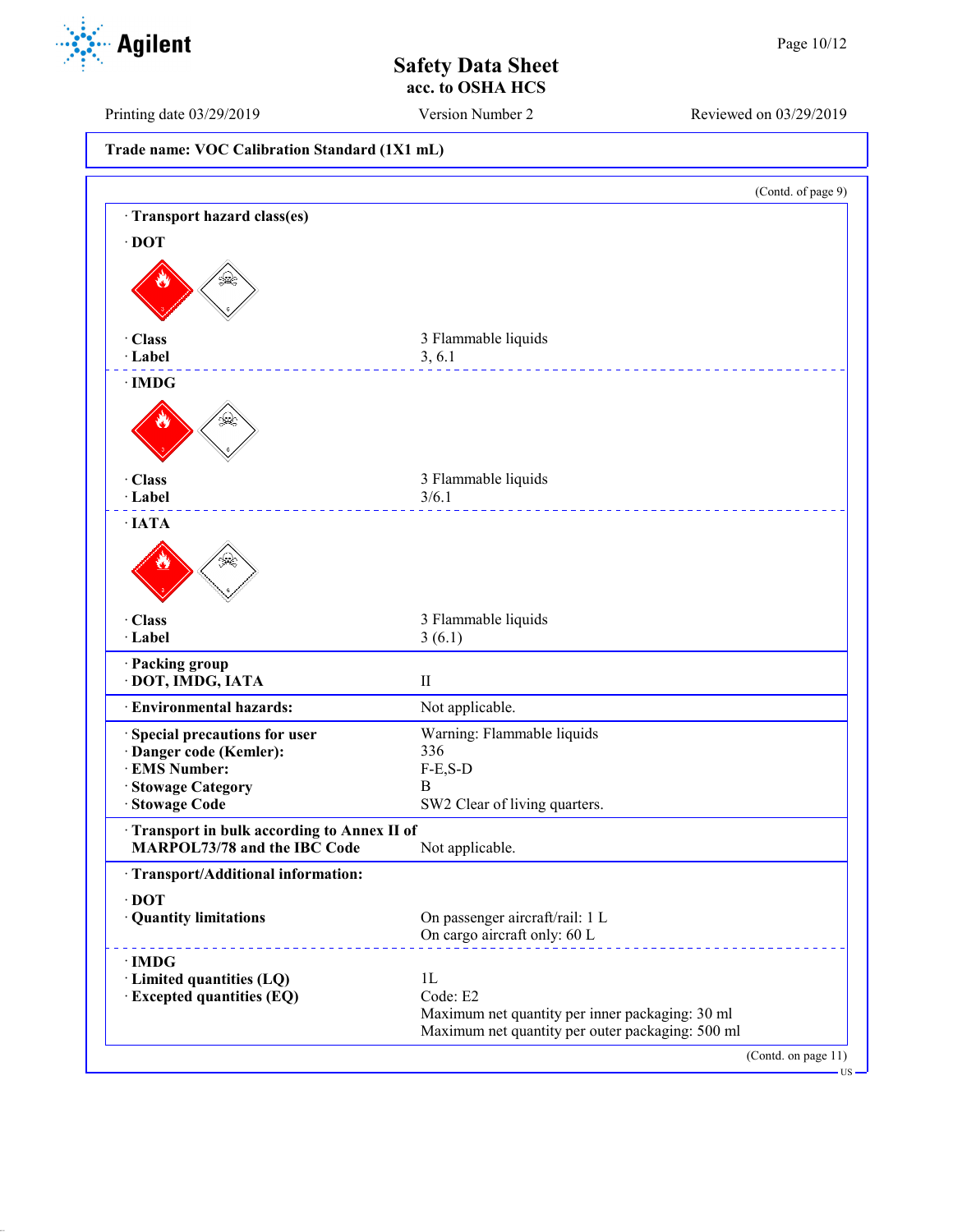Printing date 03/29/2019 Version Number 2 Reviewed on 03/29/2019

**Trade name: VOC Calibration Standard (1X1 mL)**

· **UN "Model Regulation":** UN 1230 METHANOL SOLUTION, 3 (6.1), II

# **15 Regulatory information**

· **Safety, health and environmental regulations/legislation specific for the substance or mixture** · **Sara**

- · **Section 355 (extremely hazardous substances):**
- 74-83-9 bromomethane

· **Section 313 (Specific toxic chemical listings):**

All ingredients are listed.

· **TSCA (Toxic Substances Control Act):**

All ingredients are listed.

· **Proposition 65**

· **Chemicals known to cause cancer:** 106-99-0 1,3-butadiene buta-1,3-diene

75-01-4 vinyl chloride

· **Chemicals known to cause reproductive toxicity for females:**

106-99-0 1,3-butadiene buta-1,3-diene

· **Chemicals known to cause reproductive toxicity for males:**

106-99-0 1,3-butadiene buta-1,3-diene

74-87-3 chloromethane

· **Chemicals known to cause developmental toxicity:**

67-56-1 methanol 74-83-9 bromomethane

106-99-0 1,3-butadiene buta-1,3-diene

74-87-3 chloromethane

## · **Carcinogenic categories**

| <b>EPA (Environmental Protection Agency)</b> |                                                    |                     |
|----------------------------------------------|----------------------------------------------------|---------------------|
|                                              | 74-83-9 bromomethane                               | D                   |
|                                              | 106-99-0 1,3-butadiene buta-1,3-diene              | CaH                 |
|                                              | 74-87-3 chloromethane                              | D, CBD              |
|                                              | $75-01-4$ vinyl chloride                           | A, K/L              |
|                                              | · TLV (Threshold Limit Value established by ACGIH) |                     |
|                                              | 74-83-9 bromomethane                               | A <sup>4</sup>      |
|                                              | 106-99-0 $\vert$ 1,3-butadiene buta-1,3-diene      | A <sub>2</sub>      |
|                                              | 75-45-6 chlorodifluoromethane                      | A <sup>4</sup>      |
|                                              | 74-87-3 chloromethane                              | A4                  |
|                                              | 75-71-8 dichlorodifluoromethane                    | A <sup>4</sup>      |
|                                              | 75-69-4 trichlorofluoromethane                     | A4                  |
|                                              | $75-01-4$ vinyl chloride                           | A <sub>1</sub>      |
|                                              |                                                    | (Contd. on page 12) |



(Contd. of page 10)